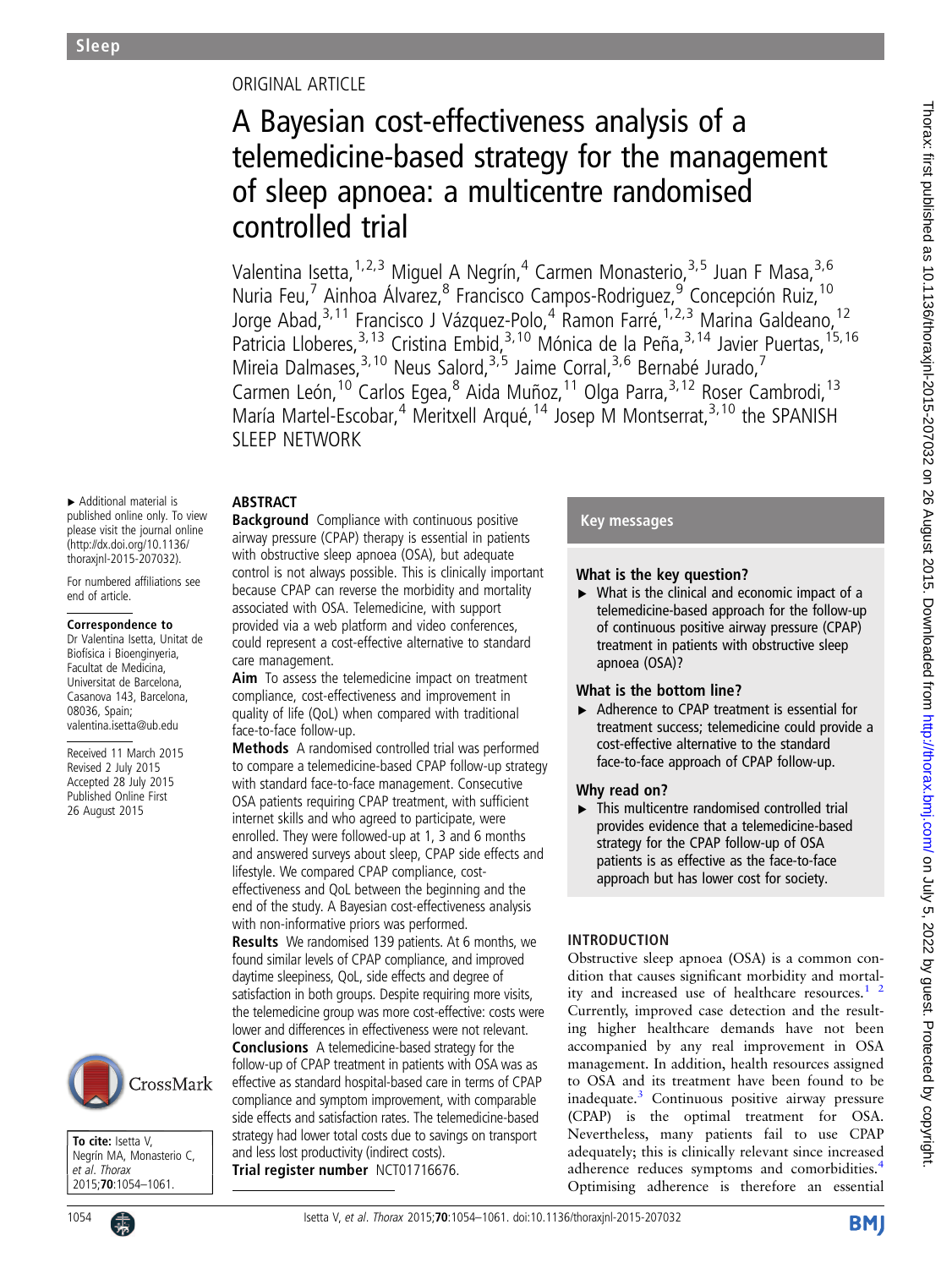<span id="page-1-0"></span>aspect of patient management and different educational and technical measures have been proposed.<sup>[5](#page-7-0) 6–[10](#page-7-0)</sup> However, adequate provision of such support is not always possible, and overloaded sleep centres can be hard-pressed, especially after recent healthcare budget cuts. Therefore, alternative and costeffective approaches are urgently needed to improve OSA management and to promote CPAP compliance. A possible approach is telemedicine, defined here as the use of information and communication technology (ICT) to provide clinical care for a patient at a distance.<sup>[11](#page-7-0)</sup> However, conflicting results have been  $f$ ound<sup>12</sup> <sup>13</sup> and the economic impact of telemedicine on OSA management is still unclear.<sup>[14](#page-7-0)–18</sup> We conducted a multicentre randomised controlled trial (RCT) to evaluate the efficacy of a new telemedicine-based strategy for OSA patients under CPAP treatment. Specifically, we assessed its impact on treatment compliance, sleepiness, quality of life (QoL) and cost-effectiveness when compared with traditional face-to-face follow-up.

### METHODS

#### Study design

This RCT was approved by the ethics committees of the eight participating hospitals in Spain. All patients provided informed consent prior to participation. Patients were randomly assigned to either standard face-to-face follow-up (control group) or to telemedicine-based follow-up for 6 months (figure 1).

#### Population

Participants were prospectively enrolled between December 2011 and December 2013. In accordance with Spanish health service guidelines, all enrolled patients were classified as requiring CPAP treatment after an overnight study.[19](#page-7-0) Exclusion criteria

Figure 1 Study flowchart. The two groups received CPAP treatment follow-up via two different strategies: conventional follow-up, which consisted of face-to-face hospital visits (the control group), and telemedicine-based follow-up, using a website and televisits (the telemedicine group). The main outcomes were CPAP compliance, QoL and cost-effectiveness. During the intermediate visits, only questionnaires were administered and some corrective actions were recommended if required. CPAP, continuous positive airway pressure; ITT, intention-to-treat; OSA, obstructive sleep apnoea; PP, per protocol; QALY, quality-adjusted life year; QoL, quality of life.

were as follows: severe sleepiness, severe nasal obstruction, pregnancy, psychiatric disease, dangerous employment, clinical instability and current or previous treatment for OSA. We excluded patients who lacked sufficient internet skills or refused to participate in the study. Both groups were equipped with conventional masks and received the same instructions regarding initial CPAP use.

## Procedures

## Clinical evaluation and follow-up

Patients' baseline characteristics were collected at the initial visit. In addition, EuroQol-5D, the Epworth Sleepiness Scale (ESS), the Functional Outcomes of Sleep Questionnaire (FOSQ) and the Quebec Sleep Questionnaire (QSQ) were administered. At 6 months, data on CPAP compliance, satisfaction and side effects were gathered and questionnaires repeated. Data related to costs were collected for the entire process. At intermediate visits (months 1 and 3), additional information was recorded regarding side effects, lifestyle changes and actions taken.

### Sleep studies

All patients underwent a sleep study which was scored manually by trained personnel.<sup>19</sup> Optimal CPAP pressure was titrated by an auto CPAP device to obtain a fixed pressure.<sup>[20](#page-7-0)</sup> Tests were repeated if patients claimed to sleep less than 4 h, or when less than 5 h of recording were available.

### Randomisation

Participants who completed the baseline visit were randomly assigned (1:1) to the control or telemedicine group. Randomisation was at an individual level without restriction

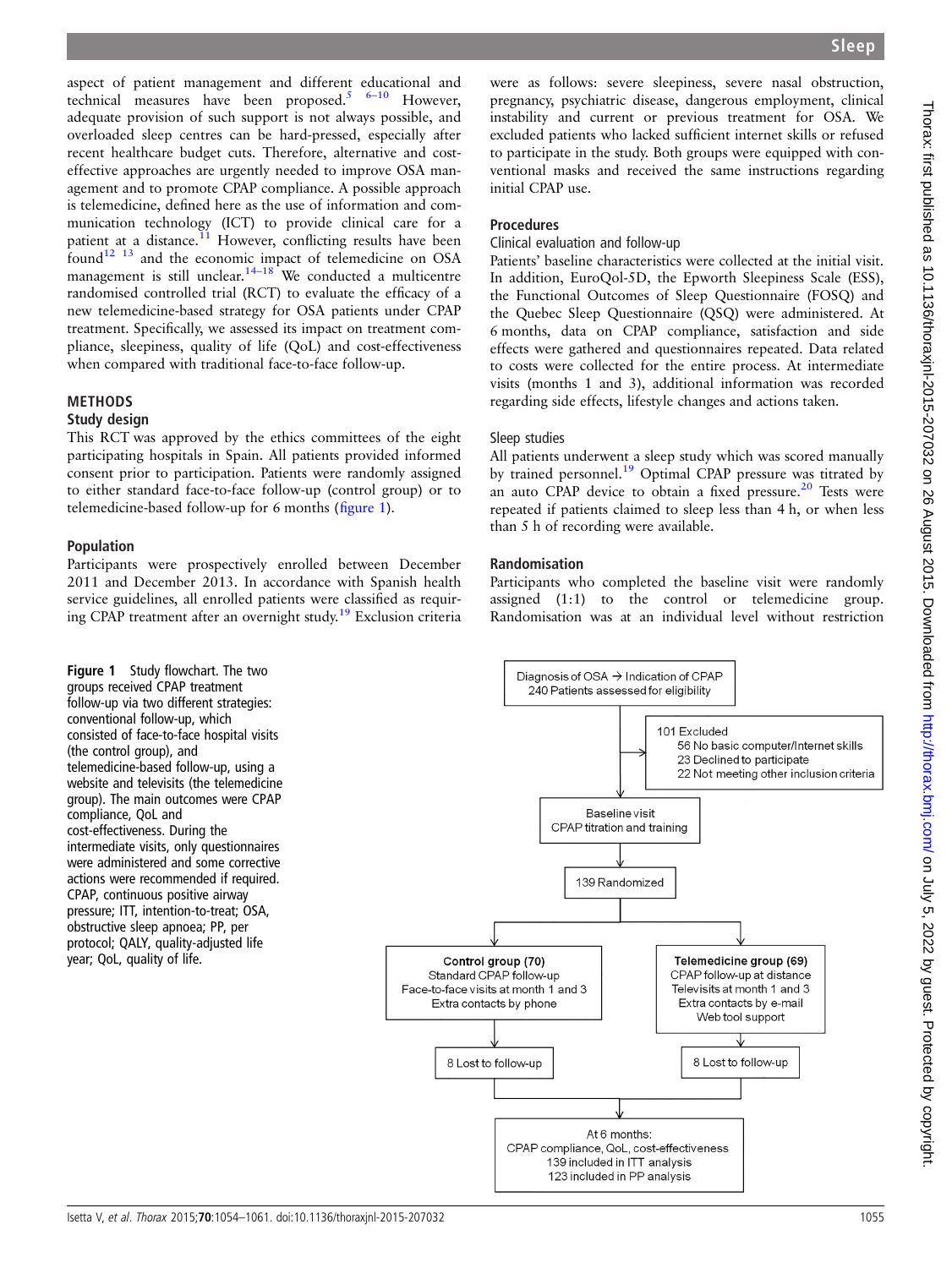<span id="page-2-0"></span>(ie, no blocking) and was completely automated by use of an unseen random number function embedded in the data collection website code. There was no clinician involvement at this stage, and the software only revealed the allocation group when an investigator provided the data of a fully eligible patient, thus guaranteeing concealment of the randomisation sequence.

## Telemedicine-based follow-up

Patients randomised to the telemedicine group received their follow-up at home supported by a website developed for this study, where they could find information about OSA and CPAP therapy, and a biweekly six-item questionnaire about their status, physical activity, sleep time, CPAP use and treatment side effects. Each centre's staff monitored questionnaire answers and communicated with patients through the website messaging tool to solve treatment-related problems. To participate, patients only required an internet-connected device with a microphone and webcam. Televisits via video conference were undertaken at months 1 and 3. We used Skype due to its availability, ease of use and good performance.<sup>[21](#page-7-0)</sup> Patients automatically received a confirmation email indicating the date and time of their appointment. Extra televisits or hospital visits were scheduled as necessary.

## Hospital-based follow-up

As shown in fi[gure 1,](#page-1-0) patients randomised to the control group had the same follow-up schedule as the telemedicine group, but attended the hospital. Specifically, they received standard face-to-face follow-up with visits at months 1, 3 and 6, and extra visits if needed.

## **Outcomes**

The primary outcomes were: (1) CPAP compliance; and (2) the cost-effectiveness of the two follow-up strategies, compared using quality-adjusted life years (QALYs) as a measure of effectiveness. QALYs were estimated from the EQ-5D tariffs. $22-24$  $22-24$ Secondary outcomes included questionnaire changes from baseline, CPAP treatment side effects and patient satisfaction.

## Cost analysis

We adopted a societal perspective in the cost-effectiveness analysis, where both direct and indirect costs were considered but immaterial costs were not taken into account. Direct health costs were associated with the use of healthcare resources, such as medical and nursing personnel salaries and all costs related to follow-up. These included material costs such as masks, humidifiers and medications used by patients, as well as the costs of extra visits to respiratory physicians, other specialists, general practitioners, nurses and emergency services. Two types of extra visits were defined: OSA-related and non-OSA-related. Unit costs were provided by the administrative departments of one of the participating hospitals.

Direct non-health costs referred to the travel expenses incurred by patients when attending hospital. Indirect costs referred to the opportunity costs of lost productivity and work due to follow-up visits; we considered time lost due to both hospital visits and video conferences. The final visit after 6 months was a face-to-face visit for both groups; this was included in the protocol to allow comparison with the data obtained at the first visit. However, in normal practice this face-to-face visit would not be needed for the telemedicine group. For this reason, the costs of transport to the 6-month visit were not considered in the cost analysis for the

telemedicine group, and we assumed indirect costs similar to those for the intermediate visits.

The total costs were evaluated against the QALYs through a Bayesian cost-effectiveness analysis. Other complementary costeffectiveness analyses were assessed, taking into account changes in the ESS and CPAP treatment compliance.

## Statistical analysis

We considered two analysis populations for this trial: an intention-to-treat (ITT) population (all randomised patients) and a per protocol (PP) population (all randomisation patients who finished the study). The planned sample size was based on the assumptions that 85% of the patients who were randomly assigned to treatment would meet the above definition of a PP sample for the non-inferiority test. The study was based on the assumption that the average compliance without intervention would be 4 h/day (SD 1.8). According to a one-sided type I error of 0.025 and 80% power to verify that CPAP compliance in the telemedicine group was not less than 1 h/day (SD 2), and assuming a 10% drop-out rate, the sample size was 60 patients in each group.

We reported means and SD for continuous variables with normal distribution and medians (1st quartile–3rd quartile) for those with non-normal distribution, and compared them using the t test or the non-parametric Mann–Whitney test, respectively. Categorical variables are presented as number of patients (%) and were compared using the  $\chi^2$  test or Fisher exact test.

Conventional regression imputation techniques were used to estimate values for patients without valid CPAP use measurements at 6 months, assuming that missing data were missing at random. For the 16 patients with missing CPAP use at 6 months (eight in the control group and eight in the telemedicine group), we generated values based on sex, age, baseline snoring, witnessed apnoeas, choking episodes, nocturia, daytime sleepiness, non-restorative sleep, daytime fatigue, drowsiness during driving, nasal problems and ESS score, using stochastic regression imputations by a linear regression method.

## Table 1 Baseline characteristics

|                                      | <b>All patients</b><br>$(N=139)$ | <b>Telemedicine</b><br>$(N=69)$ | Control<br>$(N=70)$ |
|--------------------------------------|----------------------------------|---------------------------------|---------------------|
| Men                                  | 120 (86%)                        | 59 (85%)                        | 61 (87%)            |
| Age (years)                          | 49.0 (10.1)                      | 51.0(8.9)                       | 47.0 (10.9)         |
| BMI ( $\text{kg/m}^2$ )              | 33.2 (7.8)                       | 32.8(7.3)                       | 33.6 (8.3)          |
| <b>Epworth Sleepiness</b><br>Scale   | 10.7(4.7)                        | 10.5(4.6)                       | 10.8(4.8)           |
| Cardiovascular disease               | 18 (13%)                         | 11 (16%)                        | $7(10\%)$           |
| Depression                           | 20 (14%)                         | 13 (19%)                        | $7(10\%)$           |
| Daytime fatique                      | 97 (70%)                         | 49 (71%)                        | 48 (69%)            |
| Drowsy driving                       | 73 (52%)                         | 36 (52%)                        | 37 (53%)            |
| Nasal problems                       | 89 (64%)                         | 46 (67%)                        | 43 (62%)            |
| Apnea-Hypopnea Index<br>(event/h)    | 49 (35-46)                       | 45 (35-70)                      | $52(35-62)$         |
| Oxygen Desaturation<br>Index $(\% )$ | 46 (27-67)                       | 43 (27-67)                      | 48 (27-67)          |
| CT90 (%)                             | $12.0(3-31)$                     | $13.0(3-30)$                    | $11.5(3-31)$        |
| <b>CPAP</b> pressure<br>(cm $H_2O$ ) | $9(8-11)$                        | $9(8-11)$                       | $9(8-10)$           |

Intention-to-treat population. Data are shown as mean (SD), median (1st quartile–3rd quartile) or number of patients (%).

BMI, body mass index; CPAP continuous positive airway pressure.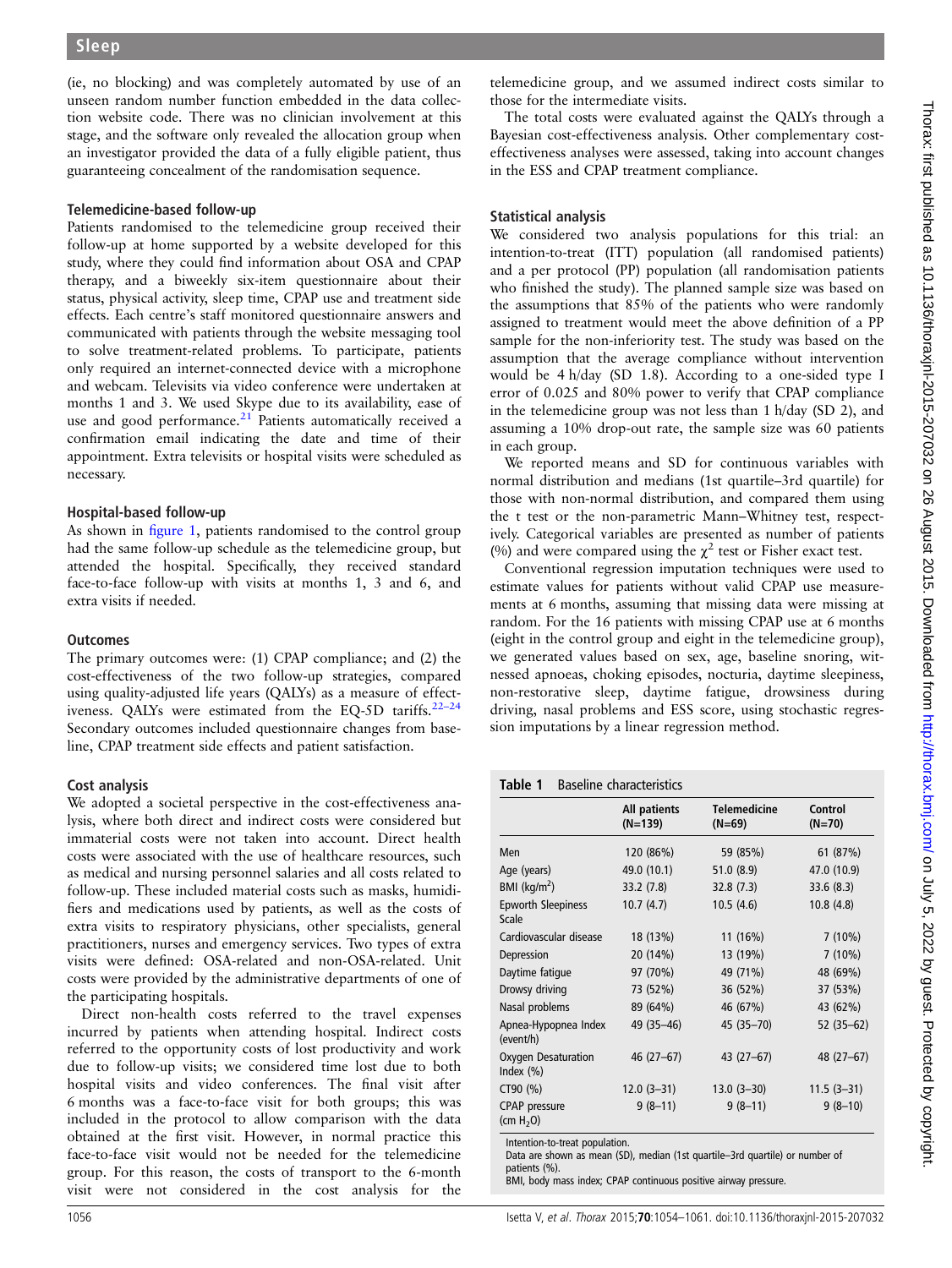<span id="page-3-0"></span>Table 2 Comparison of change from baseline in QoL, ESS and BMI between the telemedicine and control groups

|                     | <b>Control</b>                        |                                 | <b>Telemedicine</b>                   |                                 | LS mean*t<br>difference         | 95% CI for the<br>difference |              |         |
|---------------------|---------------------------------------|---------------------------------|---------------------------------------|---------------------------------|---------------------------------|------------------------------|--------------|---------|
|                     | <b>Baseline</b><br>Mean $(SD)$ (N=70) | Follow-up<br>Mean $(SD)$ (N=64) | <b>Baseline</b><br>Mean $(SD)$ (N=69) | Follow-up<br>Mean $(SD)$ (N=64) | (telemedicine<br>minus control) | Lower                        | <b>Upper</b> | p Value |
| EuroQol             |                                       |                                 |                                       |                                 |                                 |                              |              |         |
| EQ-5D               | 0.84(0.18)                            | 0.88(0.20)                      | 0.78(0.23)                            | 0.82(0.19)                      | $-0.03$                         | $-0.09$                      | 0.03         | 0.38    |
| EQ VAS              | 6.43(2.07)                            | 7.36(1.88)                      | 6.74(1.69)                            | 6.80(2.18)                      | $-0.48$                         | $-1.10$                      | 0.15         | 0.13    |
| Quebec              |                                       |                                 |                                       |                                 |                                 |                              |              |         |
| Hypersomnolence     | 4.58(1.67)                            | 5.95(1.22)                      | 4.56(1.56)                            | 5.81(1.30)                      | $-0.05$                         | $-0.40$                      | 0.31         | 0.80    |
| Diurnal symptoms    | 4.72(1.57)                            | 5.92(1.12)                      | 4.35(1.60)                            | 5.68(1.40)                      | $-0.05$                         | $-0.41$                      | 0.32         | 0.81    |
| Nocturnal symptoms  | 4.34(1.47)                            | 5.80(1.34)                      | 4.38(1.29)                            | 5.50(1.33)                      | $-0.20$                         | $-0.61$                      | 0.21         | 0.33    |
| <b>Emotions</b>     | 5.01(1.48)                            | 5.91(1.39)                      | 4.69(1.41)                            | 5.61(1.38)                      | $-0.07$                         | $-0.45$                      | 0.32         | 0.74    |
| Social interactions | 4.57(1.61)                            | 6.14(1.09)                      | 4.74 (1.47)                           | 5.84(1.24)                      | $-0.24$                         | $-0.58$                      | 0.09         | 0.16    |
| <b>FOSO</b>         | 15.52 (3.21)                          | 18.01 (2.97)                    | 15.21(3.41)                           | 16.90 (3.94)                    | $-0.89$                         | $-1.70$                      | $-0.08$      | 0.031   |
| <b>ESS</b>          | 10.81 (4.82)                          | 5.89(3.51)                      | 10.55 (4.62)                          | 6.52(4.14)                      | 0.78                            | $-0.40$                      | 1.95         | 0.19    |
| BMI ( $kg/m2$ )     | 33.55 (8.33)                          | 32.96 (8.19)                    | 32.82 (7.32)                          | 32.38 (7.37)                    | 0.23                            | $-0.53$                      | 0.99         | 0.55    |

Bold indicates significant p values.

\*Analysis is based on an ANCOVA model for change from baseline in the adherence to continuous positive airway pressure (CPAP) treatment variables as response and with treatment group as a factor along with baseline adherence to CPAP treatment variables as covariates.

†LS mean: least square mean for the change from baseline in the adherence to CPAP treatment variables in the ANCOVA model.

ANCOVA, analysis of covariance; BMI, body mass index; ESS, Epworth Sleepiness Scale; EQ, EuroQol; FOSQ, Functional Outcomes of Sleep Questionnaire; Quebec, Quebec Sleep Questionnaire; QoL, quality of life; VAS, visual analogue scale.

The non-inferiority analyses were based on the PP sample according to International Committee for Harmonization (ICH) E9 guidelines. $25$  Non-inferiority of the telemedicine group compared with control was assessed by a one-sided 97.5% CI for the point estimate of the difference between the two groups, calculated by adequacy of CPAP adherence, using two-sample t tests.

Overall efficacy analyses were conducted using the ITT sample. We evaluated treatment effects by two-sided tests with a significance level of  $\alpha$ =0.05. Multiple linear regression analysis was performed to assess the relationship between potential predictive factors and CPAP compliance (dependent variable). Details about variable selection are provided in online supplementary material. We compared continuous efficacy measures between groups using analysis of covariance (ANCOVA) models with adjustment for baseline variables and centre. We analysed categorical efficacy and safety measures by using logistic regression models.

All analyses were performed with IBM SPSS Statistics V.20.0.

### Cost-effectiveness analysis

The cost-effectiveness analysis was carried out in a Bayesian framework[.26 27](#page-7-0) Considering the asymmetry in the cost distribution and the correlation between effectiveness and cost, we

assumed a multivariate normal distribution for the effectiveness and the log-transformed costs. In a Bayesian analysis, the prior distributions for the parameters of the model should be defined. We used non-informative priors to let the sample data control the posterior distribution. We estimated posterior distributions using Markov Chain Monte Carlo methods.<sup>[28](#page-7-0)</sup> The expected mean effectiveness and costs, and 95% Bayesian credible interval were then estimated from the posterior distributions. Moreover, we assessed the incremental effectiveness and cost, and the probability that telemedicine would be more effective or cheaper than control. To illustrate the results, we used the cost-effectiveness plane, where the joint posterior distribution of the incremental effectiveness and costs are displayed in an x-y plot, and the costeffectiveness acceptability curve (CEAC), where the probability of preference for telemedicine is displayed as a function of the willingness to pay for a QALY.<sup>29</sup> Furthermore, for certain combinations between groups, we assessed the incremental effectiveness, incremental cost and incremental net benefit.

## RESULTS

Of the 240 patients screened, 139 were randomised and 123 (88%) completed the study (fi[gure 1\)](#page-1-0). Data are reported on an

|                   | . .                               | . .                         |                                   |                            | - -                                           |                             |              |         |
|-------------------|-----------------------------------|-----------------------------|-----------------------------------|----------------------------|-----------------------------------------------|-----------------------------|--------------|---------|
|                   | Control                           |                             | <b>Telemedicine</b>               |                            | OR*                                           | 95% CI for the<br><b>OR</b> |              |         |
|                   | <b>Baseline</b><br>$N$ (%) (N=70) | Follow-up<br>$N$ (%) (N=64) | <b>Baseline</b><br>$N$ (%) (N=69) | Follow-up<br>$N(\%)(N=64)$ | (control group data<br>were reference values) | Lower                       | <b>Upper</b> | p Value |
| Snoring           | 65 (96)                           | 12(19)                      | 68 (100)                          | 14 (22)                    | 1.13                                          | 0.46                        | 2.78         | 0.78    |
| Witnessed apnoeas | 62 (97)                           | 12(19)                      | 56 (88)                           | 12 (19)                    | 1.08                                          | 0.43                        | 2.71         | 0.88    |
| Daytime fatique   | 48 (69)                           | 14(22)                      | 49 (71)                           | 21(33)                     | 1.85                                          | 0.82                        | 4.20         | 0.14    |
| Nocturia          | 39(56)                            | 17(27)                      | 44 (64)                           | 15(23)                     | 0.74                                          | 0.31                        | 1.74         | 0.48    |
| Drowsy driving    | 42 (60)                           | 15(23)                      | 39 (57)                           | 12 (19)                    | 0.82                                          | 0.33                        | 2.01         | 0.66    |
|                   |                                   |                             |                                   |                            |                                               |                             |              |         |

\*Estimate of the OR comparing telemedicine versus standard (standard being the reference group) follow-up derived using the logistic regression model for the typical OSA symptom variables as response and with treatment group as a factor along with baseline typical OSA symptom variables as covariates. OSA, obstructive sleep apnoea.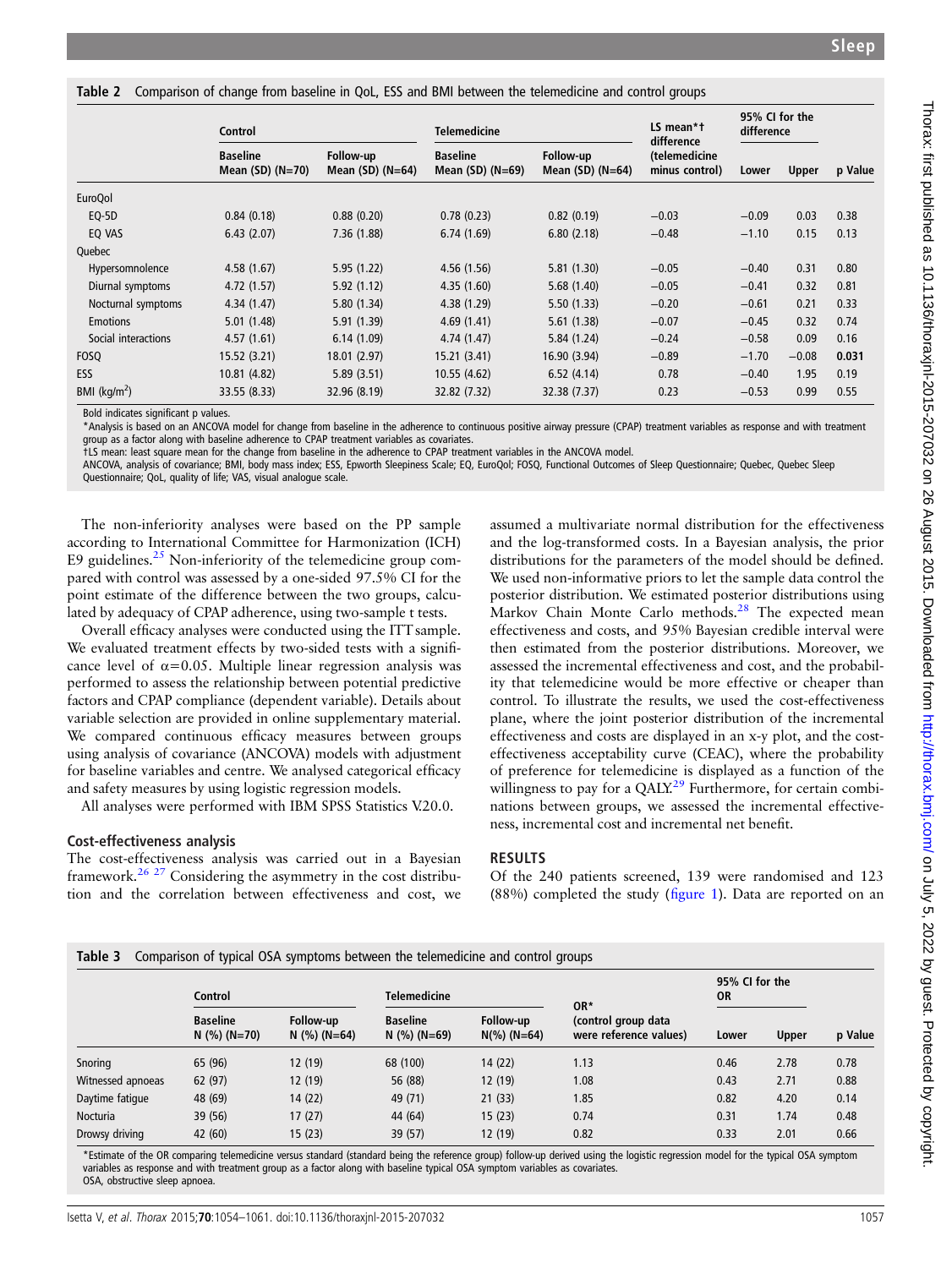## Table 4 Cost analysis

|                                 | Time or use*  |                     |          | Cost          |                     |          |  |
|---------------------------------|---------------|---------------------|----------|---------------|---------------------|----------|--|
|                                 | Control       | <b>Telemedicine</b> | p Valuet | Control       | <b>Telemedicine</b> | p Valuet |  |
| Follow-up visit time            | 37.53 (9.64)  | 38.97 (12.04)       | 0.686    | 35.59 (9.15)  | 35.58 (10.20)       | 0.840    |  |
| Mask changes                    | 32 (39.7%)    | 19 (30%)            | 0.158    | 25.40 (34.63) | 15.83 (25.20)       | 0.158    |  |
| Extra visits (physicians)       | $7(7.9\%)$    | $11(16.7\%)$        | 0.149    | 16.44 (65.71) | 27.13 (63.86)       | 0.149    |  |
| Extra visits (nurses)           | $10(9.5\%)$   | 24 (28.3%)          | 0.010    | 0.66(2.27)    | 1.48(2.98)          | 0.012    |  |
| <b>GP</b> visits                | 28 (23.8%)    | 40 (35%)            | 0.261    | 20.83 (48.22) | 27.33 (52.12)       | 0.215    |  |
| <b>Emergency visits</b>         | $3(3.2\%)$    | $6(6.7\%)$          | 0.378    | 5.32 (31.30)  | 11.18 (44.63)       | 0.371    |  |
| Medications added               | $16(25.4\%)$  | 19 (31.7%)          | 0.443    | 9.12(33.01)   | 4.70 (14.27)        | 0.604    |  |
| Travelling time to the hospital | 23.30 (16.48) | 8.64(8.42)          | < 0.001  | 15.26 (10.11) | 7.02(7.05)          | < 0.001  |  |
| Time out of work                | 55.03 (53.05) | 21.12 (21.21)       | < 0.001  | 47.00 (48.19) | 34.30 (35.42)       | 0.240    |  |

Bold indicates significant p values.

\*Mean and SD for time variables. For other variables, number of cases and % of the sample that used this resource.

†Groups compared by using the Mann-Whitney test.

GP, general practitioner.

ITT basis unless otherwise stated. Both groups had similar baseline characteristics [\(table 1](#page-2-0)), except for lower mean age in the control group.

#### CPAP adherence

Mean CPAP use was  $4.2 \pm 2.0$  h/day in the control group and 4.4 $\pm$ 2.0 h/day in the telemedicine group (p=0.827). When using the accepted definition of adequate adherence (>4 h/day), 57% of controls had adequate compliance compared with 65% of the telemedicine group ( $p=0.329$ ).

On bivariate analysis, several variables were significantly associated with CPAP compliance (see online supplementary table S1). Among these variables, in the multivariate analysis CPAP compliance was significantly influenced by age and self-reported daytime fatigue at the end of the study.

In the non-inferiority analysis, using the PP sample the point estimate of the difference in CPAP compliance (telemedicine minus control) was 0.04. The lower bound of the one-sided 97.5% CI for the point estimate was −0.72 for the PP sample, which exceeded the previously specified −1 margin and met the criteria for non-inferiority (see online supplementary figure S1).

## Clinical outcomes

As shown in [table 2,](#page-3-0) we found general improvements in QoL and sleepiness (ESS) after 6 months of CPAP treatment, but there were no significant differences in change from baseline between the telemedicine and control groups, except for FOSQ (−0.89; 95% CI −1.70 to −0.08; p=0.031). There was no change in body mass index (BMI) in either group. Similar

reductions were seen in the most common OSA symptoms (snoring, witnessed apnoeas, nocturia) in both groups after CPAP treatment [\(table 3](#page-3-0)). The side effects of CPAP treatment were comparable between the two groups at the end of the study (see online supplementary table S2). The two groups reported similar degrees of satisfaction with the follow-up procedures (see online supplementary tables S3 and S4).

## Resource use and cost analysis

Table 4 shows the average use of resources and costs of both follow-up strategies. There were no significant differences in the average lengths of follow-up visits or mask changes. The telemedicine group required more extra visits: 16.7% and 28.3% of these patients visited a physician or a nurse, respectively, during the 6-month treatment period, compared to rates of 7.9% and 9.5% in the control group, with a significant difference found for nurse visits. Visits to general practitioners and emergency services were more frequent in the telemedicine group, although the differences were not statistically significant. The number of visits to general practitioners was lower when only OSA-related visits were considered (falling from 28 to 12 for the control group and from 40 to 9 for the telemedicine group). Only one visit to the emergency service was OSA related. The main differences between groups concerned the time required for travelling to the hospital and the missed work due to face-to-face visits.

### Cost-effectiveness analysis

Table 5 summarises the cost-effectiveness analysis. The mean total costs were  $€180.4$  and  $€168.4$  for the control and telemedicine

### Table 5 Cost-effectiveness analysis

|                                | <b>Control</b> |                             | Telemedicine   |                                | <b>Difference</b> |                                |  |
|--------------------------------|----------------|-----------------------------|----------------|--------------------------------|-------------------|--------------------------------|--|
|                                | Mean (SD)      | 95% CI                      | Mean (SD)      | 95% CI                         | Mean (SD)         | 95% CI                         |  |
| Cost $(\epsilon)$              | 180.4 (17.01)  | $(151.3 \text{ to } 218.0)$ | 168.4 (19.65)  | $(135.6 \text{ to } 212.8)$    | $-11.99(25.98)$   | $(-62.33$ to 40.99)            |  |
| SAHS-related cost $(\epsilon)$ | 150.9 (13.14)  | $(128.1 \text{ to } 180.1)$ | 114.5 (12.08)  | $(94.13 \text{ to } 141.5)$    | $-36.35(17.87)$   | $(-36.15 \text{ to } -1.35)$   |  |
| <b>Effectiveness</b>           |                |                             |                |                                |                   |                                |  |
| QALYs                          | 0.0120(0.0169) | $(-0.0211$ to 0.0451)       | 0.0108(0.0182) | $(-0.0250 \text{ to } 0.0467)$ | $-0.0012(0.0248)$ | $(-0.0500 \text{ to } 0.0474)$ |  |
| Epworth                        | 5.079 (0.5323) | $(4.034 \text{ to } 6.124)$ | 3.932 (0.5381) | $(2.869 \text{ to } 4.992)$    | $-1.147(0.7552)$  | $(-2.643 \text{ to } 0.3317)$  |  |
| CPAP use (h)                   | 4.179 (0.2752) | $(3.633$ to 4.717)          | 4.416 (0.2583) | $(3.911 \text{ to } 4.922)$    | 0.2377(0.377)     | $(-0.5009$ to 0.9699)          |  |

\*Mean and SD for time variables. For other variables, number of cases and % of the sample that used this resource. CPAP, continuous positive airway pressure; QALYs, quality-adjusted life years; SAHS, sleep apnoea-hypopnoea syndrome.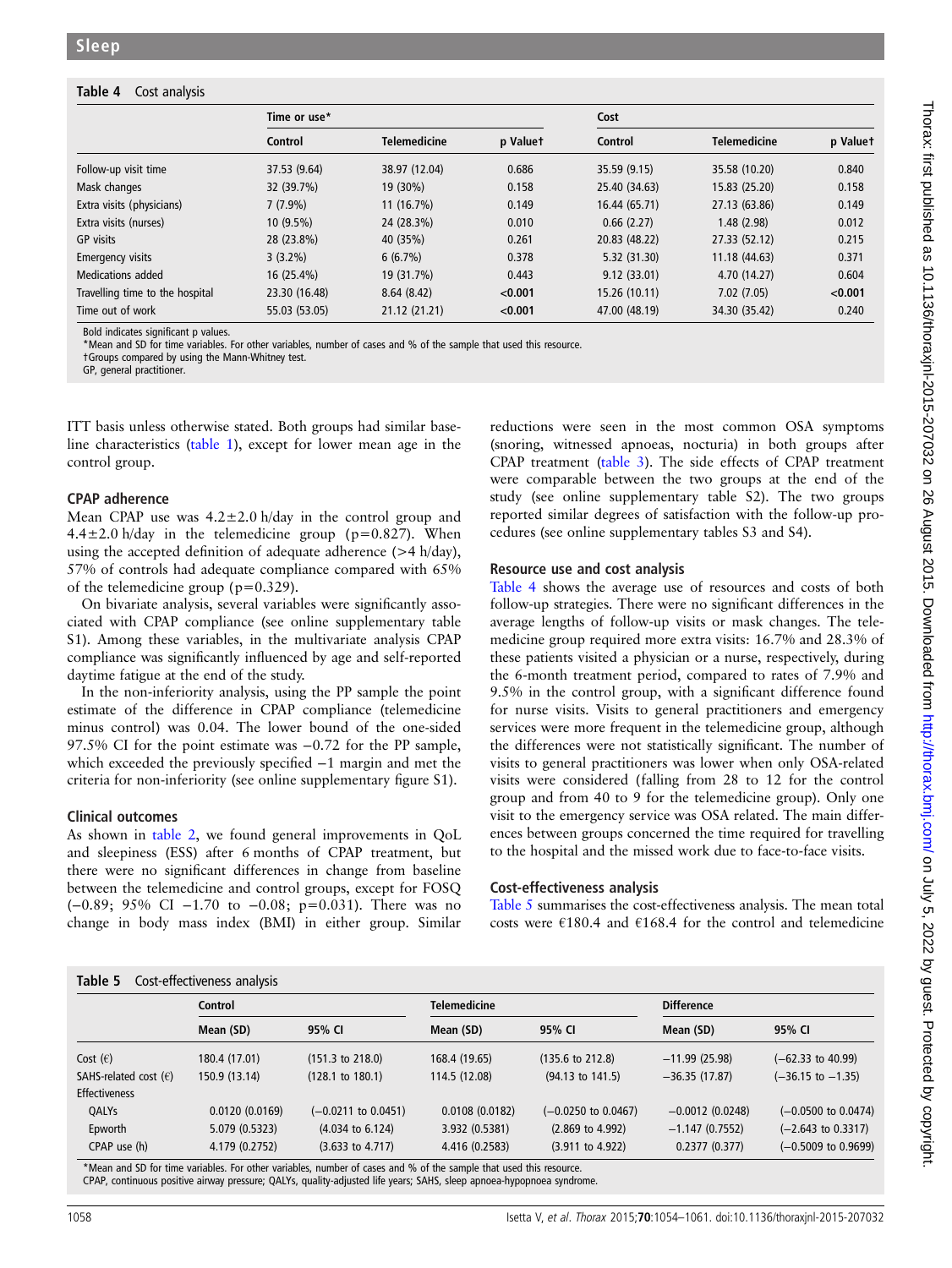Figure 2 Cost-effectiveness acceptability plane. A scatterplot of the posterior cost and effectiveness differences. Grey points represent OSA-related costs and black points represent total costs. OSA, obstructive sleep apnoea; SAHS, sleep apnoea-hypopnoea syndrome.



groups, respectively. The estimated probability that telemedicine would be cheaper than control was 68.8%. When only OSA-related visits and drugs were considered, the estimated cost for the control group was  $\epsilon$ 150.9 and  $\epsilon$ 114.5 for the telemedicine group; this also increased the probability to 97.9%. The efficacy measure (QALYs) was lower on average for the telemedicine group compared with the control group, although the difference was not statistically significant. The posterior distribution of the incremental effectiveness and incremental cost are showed in figure 2. Figure 3 shows the CEAC. Since the telemedicine-based strategy was cheaper than the hospital-based follow-up, it was preferable in situations with low willingness to pay. At a standard willingness-to-pay threshold of  $\epsilon$ 20 000–30 000 per QALY, the two procedures were equally cost-effective. CPAP compliance and ESS improvements were considered alternative measures of effectiveness, but neither resulted in statistically relevant differences.

## **DISCUSSION**

In this multicentre RCT, we compared a new telemedicine-based follow-up strategy for OSA against standard face-to-face follow-up over a 6-month treatment period. Although the study groups achieved similar levels of CPAP use and clinical

Figure 3 Cost-effectiveness acceptability curve showing the cost-effectiveness probabilities for telemedicine-based follow-up by different degrees of willingness to pay for QALYs. QALY, quality-adjusted life year; SAHS, sleep apnoea-hypopnoea syndrome.

Prob  $\overline{1}$ Total costs Only SAHS-related costs  $0.9$  $0.8$  $0.7$  $0.6$  $0.5$  $0.4$  $0.3$  $0.2$  $0.1$  $\mathbf 0$ 22000 18000 50000 16000 24000 28000 38000 10000 12000 8000 0000 14000 18000 20000 26000 30000 32000 34000 36000 Willingness to pay for QALY

outcomes, probably due to the low possibility of further improvement in our setting, where levels of compliance are gen-erally high,<sup>[30](#page-7-0)</sup> analyses showed telemedicine to be more costeffective, with travel costs and lost work time being the most important sources of savings. Interestingly, the telemedicine group made more extra visits than the face-to-face group, but most of them were non-OSA-related. This may be explained by the fact that telemedicine improved the communication between professionals and patients, thereby increasing the detection of non-OSA-related problems.

CPAP is the optimal treatment for  $OSA<sub>31</sub>$  $OSA<sub>31</sub>$  $OSA<sub>31</sub>$  but adherence fails in some subjects. After analysing the relationship between compliance and effects on symptoms in 30 articles (2047 participants), a 2014 Cochrane review emphasised the need for new strategies that promote CPAP compliance and assessment of their cost-effectiveness.<sup>[32](#page-7-0)</sup> Our study analysed these two aspects (adherence to treatment and cost-effectiveness) in a novel telemedicine-based approach for CPAP follow-up.

The application of ICT is increasing in clinical practice for different diseases but prudence is required, especially after some recent negative results.[12 13](#page-7-0) Some authors have highlighted the need for a better understanding of the factors that predict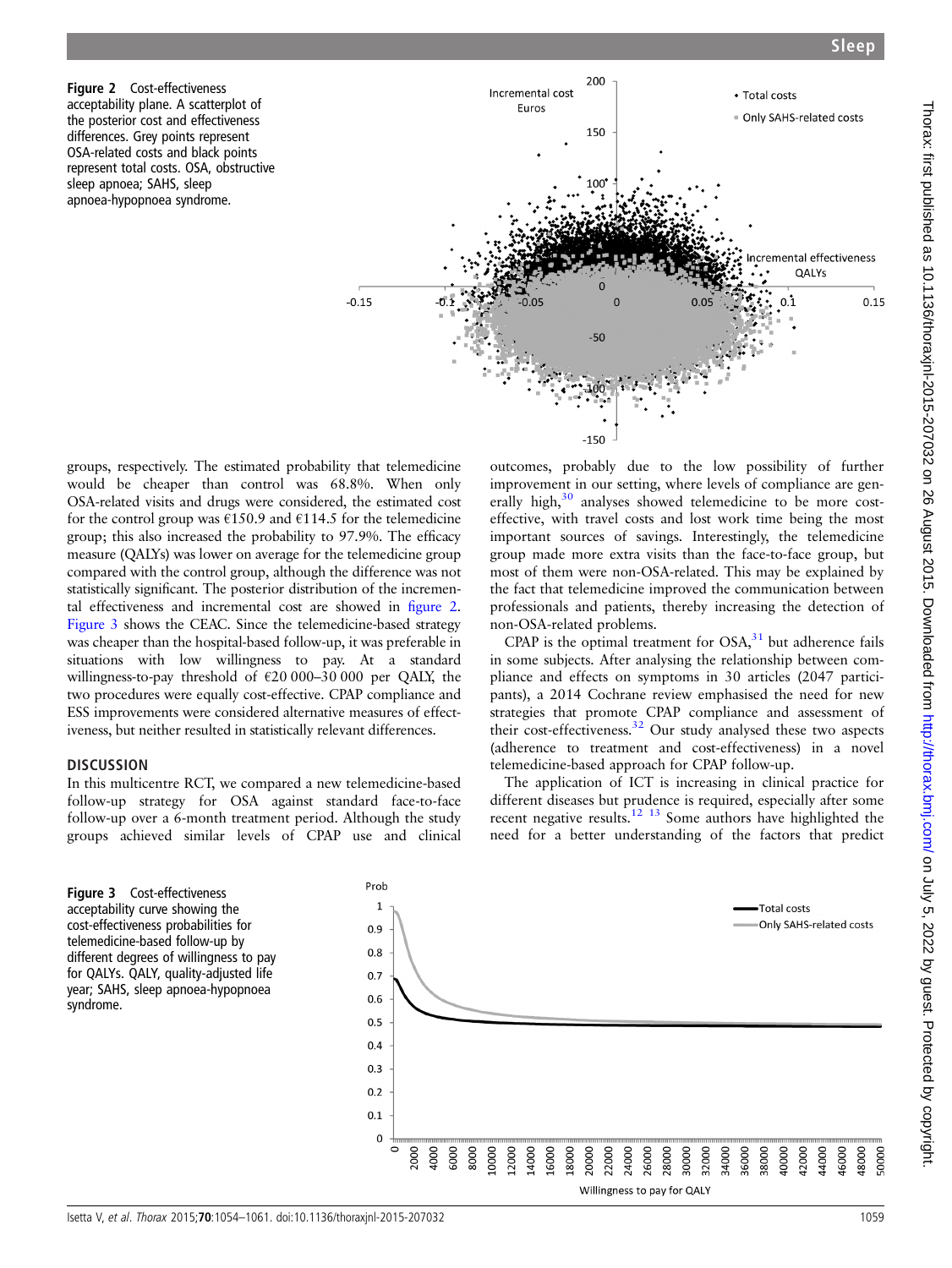success in telemedicine programmes before they are widely implemented, stressing the importance of appropriate patient selection.<sup>[33](#page-7-0)</sup> In a previous study we demonstrated that an OSA population could benefit from a telemedicine-based management approach. $3$ 

Diverse results have been found for telemedicine interven-tions designed to improve CPAP compliance in OSA.<sup>[14](#page-7-0)–18</sup> Sparrow et  $al^{14}$  $al^{14}$  $al^{14}$  randomly assigned 250 patients starting CPAP therapy either to a telephone-linked interactive voice-response system or to an attention placebo control for 12 months. Patients in the telemedicine group showed improvements but result interpretation is limited due to generally low CPAP adherence.[14](#page-7-0) Similar limitations were found in another RCT that assessed the application of a CPAP wireless telemonitoring system.<sup>[15](#page-7-0)</sup> Other telemedicine interventions, such as televisits, improved CPAP adherence in a small group of non-compliant OSA patients.<sup>16</sup> Nevertheless, other studies have not found any positive effects.<sup>17</sup> <sup>18</sup> In summary, the results vary widely, and most studies were single-centre with low levels of CPAP compliance and small sample sizes. Moreover, very few performed cost-effectiveness analyses.

In a recent systematic review of the cost-effectiveness of telemedicine, the authors stated that, even though the use of this technological approach has grown over the last 30 years, decisions are still influenced by financial constraints. $35$  As men-tioned, Wilson and colleagues<sup>[33](#page-7-0)</sup> reached similar conclusions. Therefore, the cost-benefit ratio of telemedicine-based health strategies has still to be established. The Bayesian costeffectiveness analysis used in this paper is well suited to this scenario, where there are small differences in the effectiveness of the proposed strategies; that is, where there is a nonnegligible probability of a very small value for the denominator of the incremental cost-effectiveness ratio. In that situation, the Bayesian model allows us to estimate the parameters of interest by introducing a non-informative prior density.

In our analyses we identified as key factors the costs related to patients' transport to the hospital and missed work time. Therefore, our telemedicine-based approach could be especially advantageous if applied to the working population and to residents in medically underserved areas. It is also reasonable to expect that this new management strategy could be suitable in clinical settings or health systems that achieve lower compliance levels with conventional follow-up. As it should be for any treatment option, appropriate patient selection remains a key issue. Also, specific training of the staff involved in long-distance follow-up would be necessary for optimal implementation.

As recommended by major guidelines regarding the application of cost-effectiveness analysis, we adopted the societal perspective where all costs are considered regardless of who pays. However, from the healthcare payer perspective, the telemedicine-based strategy would be more expensive than face-to-face follow-up (mean total costs would be €126.6 and  $£116.8$ , respectively), confirming that the main savings are related to patients' transport to hospital and loss of productivity.

Although the economic analyses in this study were rigorous and extensive, some limitations are worthy of note. We did not consider the indirect hospital costs or the costs of the equipment needed to connect to the website. In addition, it could be argued that a significant number of patients with OSA do not have sufficient computer expertise; in our study approximately 40% of screened patients lacked such skills. However, given the current exponential growth of internet and mobile phone use, this percentage is likely to decrease over the next few years.

In this multicentre RCT we compared standard hospital-based CPAP follow-up with a novel telemedicine-based strategy. We conclude that the telemedicine procedure was more costeffective due to savings related to transport and productivity losses. Patient satisfaction and side effects were similar. Therefore, telemedicine represents a cost-effective strategy to support the routine clinical follow-up of OSA patients receiving CPAP treatment. Moreover, we believe that a telemedicine-based strategy could provide an excellent alternative approach when adequate face-to-face consultations are impractical.

#### Author affiliations <sup>1</sup>

<sup>1</sup>Unitat de Biofísica i Bioenginyeria, Facultat de Medicina, Universitat de Barcelona, Barcelona, Spain

<sup>2</sup>Institut d'Investigacions Biomèdiques August Pi i Sunyer (IDIBAPS), Barcelona, Spain <sup>3</sup>Contro de Investigación Biomédica en Bod de Enfermedades Bespiratorias <sup>3</sup>Centro de Investigación Biomédica en Red de Enfermedades Respiratorias (CIBERES), Madrid, Spain

<sup>4</sup>Departamento de Métodos Cuantitativos y TiDES Institute, Universidad de Las Palmas de Gran Canaria, Las Palmas de Gran Canaria, Islas Canarias, Spain 5 Unidad del Sueño, Servicio de Neumología, Hospital Universitario de Bellvitge, IDIBELL, Hospitalet de Llobregat, Barcelona, Spain

<sup>6</sup>Servicio de Neumología, Hospital San Pedro de Alcántara, Cáceres, Spain 7 Unidad del Sueño, Hospital Universitario Reina Sofía, Universidad de Córdoba, IMIBIC, Córdoba, Spain

8 Unidad Funcional de Sueño, Hospital Universitario Araba, Vitoria-Gasteiz, Spain <sup>9</sup>Servicio de Neumología, Hospital Universitario de Valme, Sevilla, Spain 10Servicio de Neumología, Unidad del Sueño, Hospital Clínic de Barcelona,

Universidad de Barcelona, Barcelona, Spain <sup>11</sup>Servicio de Neumología, Hospital Germans Trias i Pujol, Universidad Autónoma de Barcelona, Badalona, Spain

12Servicio de Neumología, Hospital Universitario Sagrat Cor, Universidad de Barcelona, Barcelona, Spain

13 Servicio de Neumología, Unidad del Sueño, Hospital Universitario Vall d'Hebron, Barcelona, Spain

14Servicio de Neumología, Hospital Universitario Son Espases, IdisPa, Palma de Mallorca, Spain

15Departamento de Neurofisiología Clínica y Unidad del Sueño, Hospital

Universitario La Ribera, Alzira, Valencia, Spain <sup>16</sup>Departamento de Fisiología, Universidad de Valencia, Valencia, Spain

Acknowledgements The authors would thank Mr. Albert Gabarrus for his support with statistical analysis of the study data. A special thanks to Esteve-Teijin for their support.

Collaborators Spanish Sleep Network: Ester López, Hospital Universitario de Bellvitge, Hospitalet del Llobregat, Spain; Mercè Gasa, Hospital Universitario de Bellvitge, Hospitalet del Llobregat, Spain; Estefania García-Ledesma, Hospital San Pedro de Alcántara, Cáceres, Spain; Maria-Isabel Rosco-Due, Hospital San Pedro de Alcántara, Cáceres, Spain; Joaquín Durán, Unidad del Sueño, Hospital Universitario Araba, Vitoria-Gasteiz, Spain; Nuria Reyes-Nuñez, Hospital Universitario de Valme, Sevilla, Spain; Susana Pou, Hospital Germans Trias i Pujol, Universidad Autónoma de Barcelona, Badalona, Spain; Félix del Campo, Servicio de Neumología, Universidad de Valladolid, Valladolid, Spain; Gabriel Sampol, Hospital Universitario Vall d'Hebron, Barcelona, Spain; Odile Romero, Hospital Universitario Vall d'Hebron, Barcelona, Spain; Marta Torres, Centro de Investigación Biomédica en Red de Enfermedades Respiratorias (CIBERES), Madrid, Spain.

Contributors All the authors are responsible for and confirm the accuracy and completeness of the data and analyses. VI and JMM are the guarantors of the manuscript. VI was the clinical research fellow for the trial, participated in the trial design, was responsible for creating the website and for the oversight of the trial, and is the first author of the report. MAN, FJVP and MME were responsible for the cost-effectiveness analyses and for the revision of the final version of the manuscript. CM, JFM, NF, AA, FCR, CR, JA, MG, PLL, CE, MP, JP, MD, NS, JC, BJ, CL, CE, AM, OP, MA and RC contributed to the study concept, data collection and approval of the final version of the manuscript. VI, CE, MD, RF and JMM contributed to the data interpretation and manuscript preparation. FJVP, RF and JMM contributed to the study concept and design, and provided critical revision of the manuscript.

Funding This project was supported by SEPAR/FIS PI14/00416 and ECO2013-47092 (MINECO, Spain).

Competing interests None declared.

**Ethics approval** The Ethics Committee of each of the participating centres approved this study.

**Provenance and peer review** Not commissioned; externally peer reviewed.